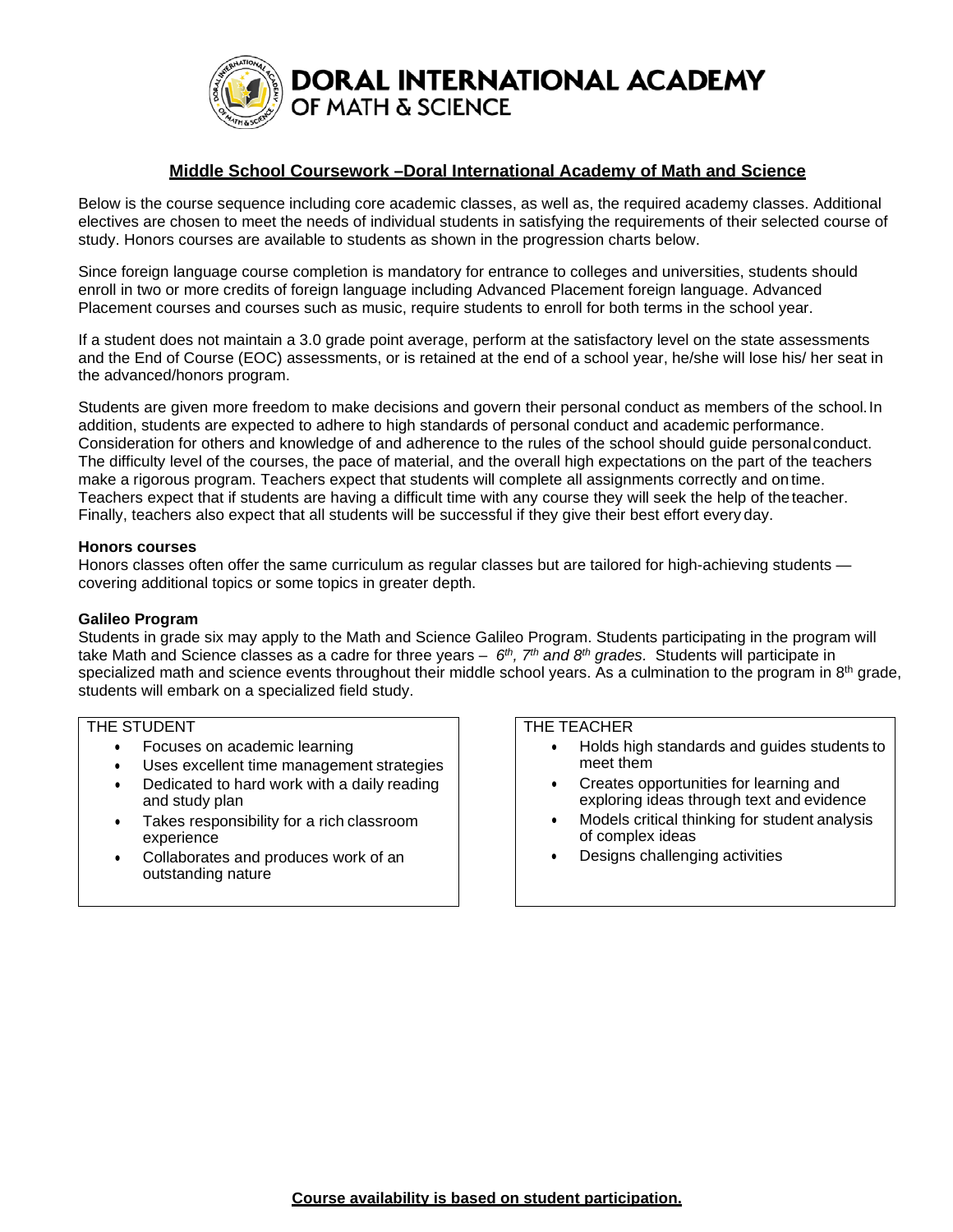# **Grade Six**

| <b>Course</b>                                           | <b>Advanced</b>                                                                       | <b>Conventional</b>                                                     | <b>Comprehensive</b>                                                               |
|---------------------------------------------------------|---------------------------------------------------------------------------------------|-------------------------------------------------------------------------|------------------------------------------------------------------------------------|
| <b>Language Arts</b>                                    | M/J Language Arts I Advanced                                                          | M/J Language Arts I                                                     | M/J Language Arts I<br>or<br>M/J Language Arts through<br>ESOL III<br>(As needed)  |
| Reading                                                 | M/J Reading I Advanced                                                                | M/J Reading I                                                           | M/J Reading I<br>Or<br>M/J Developmental<br>LA/Reading through ESOL<br>(As needed) |
| <b>Math</b>                                             | M/J Grade 6 Accelerated<br>$\alpha$ r<br>M/J Grade 7 Accelerated<br>(Galileo Program) | M/J Grade 6 Math                                                        | M/J Grade 6 Math                                                                   |
| <b>Science</b>                                          | M/J Comprehensive Science I<br>Advanced                                               | M/J Comprehensive<br>Science I                                          | M/J Comprehensive Science I                                                        |
| <b>Social Studies</b>                                   | M/J U.S. History Advanced                                                             | M/J U.S. History                                                        | M/J U.S. History                                                                   |
| <b>Required Electives:</b><br><b>Foreign Language</b>   | M/J Beginning Spanish                                                                 | M/J Beginning Spanish                                                   | M/J Beginning Spanish                                                              |
| <b>Required Electives:</b><br><b>Physical Education</b> | Fitness Grade 6<br><b>AND</b><br>Career Research and<br>Decision-Making               | Fitness Grade 6<br><b>AND</b><br>Career Research and<br>Decision-Making | Fitness Grade 6<br><b>AND</b><br>Career Research and<br>Decision-Making            |
|                                                         | <b>Electives (Choose one)</b>                                                         |                                                                         |                                                                                    |
| $M/J$ 2-D Studio Art $(\$)$                             | $M/J$ Band I (\$)                                                                     | M/J Chorus I (\$)                                                       | <b>Computer Science</b><br><b>Discoveries</b>                                      |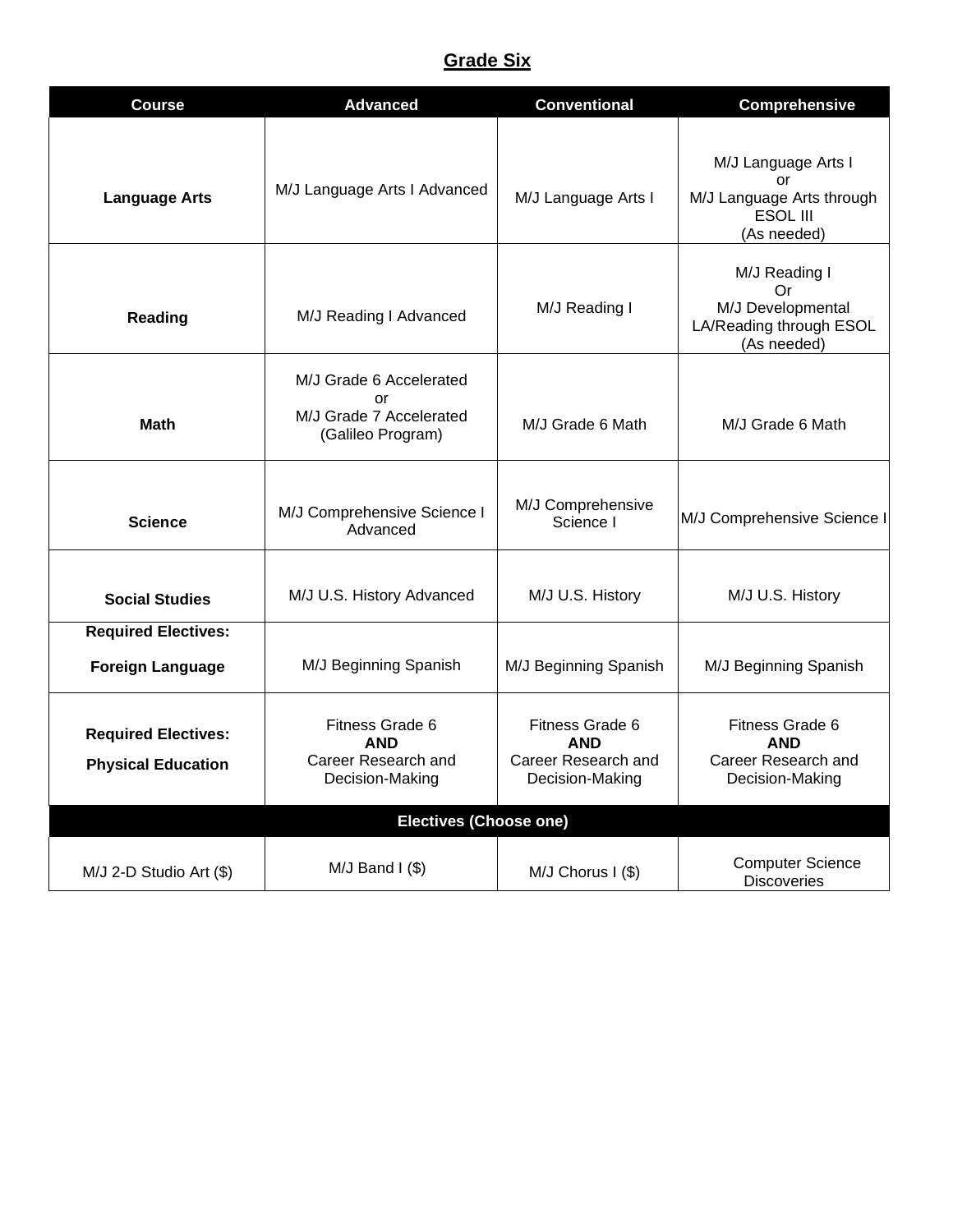# **Grade Seven**

| <b>Course</b>                                               | <b>Advanced</b>                                                                                                             | <b>Conventional</b>                                                                                                         | <b>Comprehensive</b>                                                                                                     |
|-------------------------------------------------------------|-----------------------------------------------------------------------------------------------------------------------------|-----------------------------------------------------------------------------------------------------------------------------|--------------------------------------------------------------------------------------------------------------------------|
| <b>Language Arts</b>                                        | M/J Language Arts<br><b>II</b> Advanced                                                                                     | M/J Language Arts II                                                                                                        | M/J Language Arts II<br>or<br>M/J Language Arts<br>through ESOL II<br>(As needed)                                        |
| <b>Reading</b>                                              | M/J Reading II<br>Advanced                                                                                                  | M/J Reading II                                                                                                              | M/J Reading II<br>0r<br>M/J Developmental<br>Language Arts<br>Reading through<br><b>ESOL</b><br>(As needed)              |
| <b>Math</b>                                                 | M/J Grade 7 Math<br>Accelerated<br>or<br>Algebra I Honors (HS)<br>(Galileo Program)                                         | M/J Grade 7 Math                                                                                                            | M/J Grade 7 Math                                                                                                         |
| <b>Science</b>                                              | M/J<br>Comprehensive<br>Science II<br>Advanced<br><b>Physical Science</b><br>Honors (HS)<br>(Galileo Program)               | M/J Comprehensive<br>Science II                                                                                             | M/J<br>Comp Science II                                                                                                   |
| <b>Social Studies</b>                                       | M/J Civics<br>Advanced                                                                                                      | M/J Civics                                                                                                                  | M/J Civics                                                                                                               |
| <b>Physical Education</b>                                   | M/J Comprehensive<br><b>Physical Education</b><br>7<br><b>AND</b><br>M/J Engaged<br>Citizenship Through<br>Service Learning | M/J<br>Comprehensive<br><b>Physical Education 7</b><br><b>AND</b><br>M/J Engaged<br>Citizenship Through<br>Service Learning | M/J Comprehensive<br><b>Physical Education 7</b><br><b>AND</b><br>M/J Engaged<br>Citizenship Through<br>Service Learning |
| <b>Foreign Language (Required</b><br>two consecutive years) | Spanish I (HS)                                                                                                              | Spanish I (HS)                                                                                                              | Spanish I (HS)                                                                                                           |
|                                                             | <b>Electives (Choose one)</b>                                                                                               |                                                                                                                             |                                                                                                                          |
| $M/J$ 2-D Studio Art I $(\$)$                               | M/J 2-D Studio Art II<br>(3)                                                                                                | $M/J$ Band I $(\$)$                                                                                                         | $M/J$ Band II $(\$)$                                                                                                     |
| M/J Chorus I                                                | M/J Chorus II                                                                                                               | <b>Computer Science</b><br><b>Discoveries</b>                                                                               |                                                                                                                          |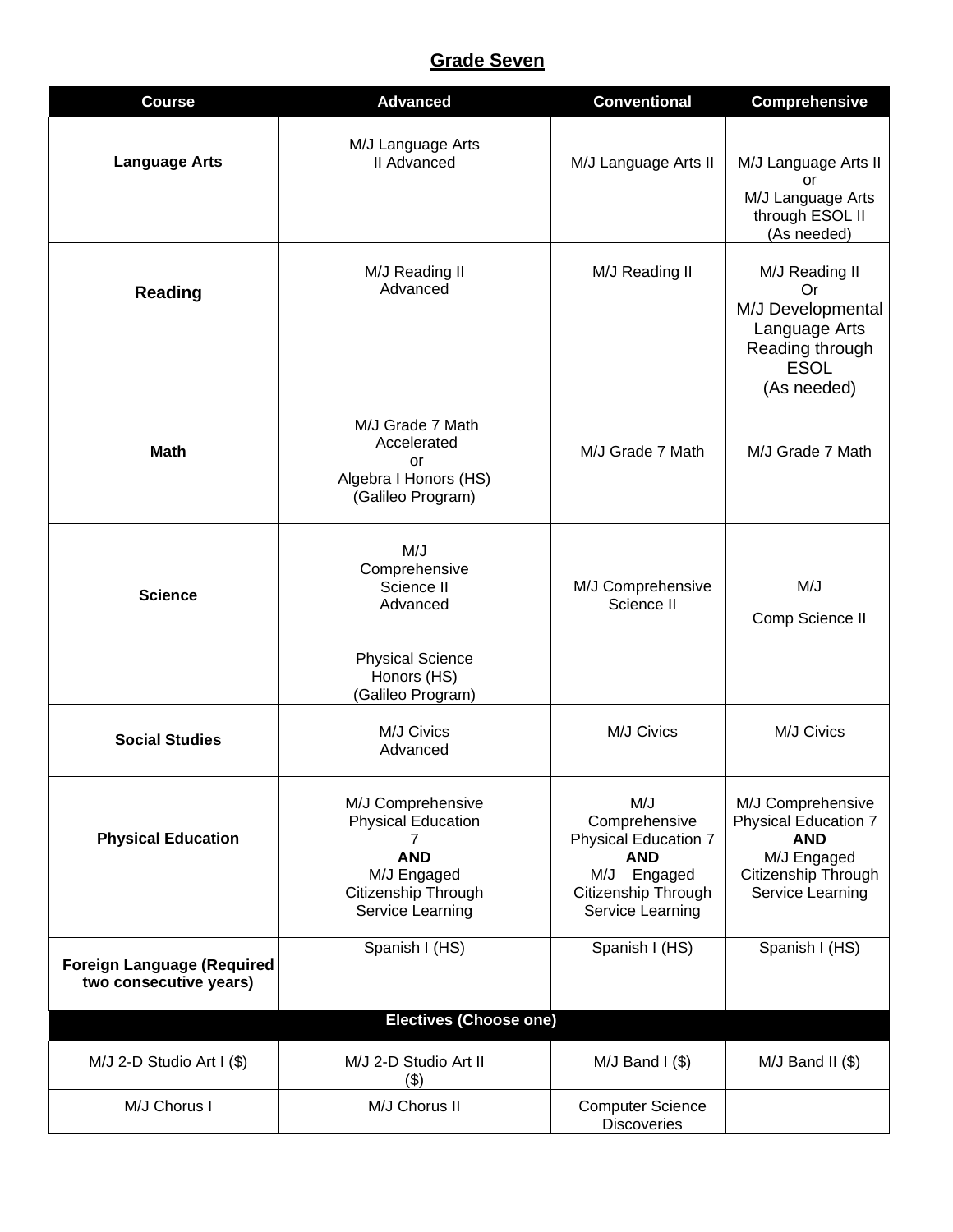# **Grade Eight**

| <b>Course</b>                                               | <b>Advanced</b>                                                                                                                           | <b>Conventional</b>                                                                                                                | <b>Comprehensive</b>                                                                                                    |  |
|-------------------------------------------------------------|-------------------------------------------------------------------------------------------------------------------------------------------|------------------------------------------------------------------------------------------------------------------------------------|-------------------------------------------------------------------------------------------------------------------------|--|
| <b>Language Arts</b>                                        | M/J Language Arts III<br>Advanced                                                                                                         | M/J Language Arts III                                                                                                              | M/J Language Arts III<br>or<br>M/J Language Arts<br>through ESOL III<br>(As Needed)                                     |  |
| Reading                                                     | M/J Reading III<br>Advanced<br>or<br>M/J Literacy Through Film &<br>Literature<br>(Galileo Program)                                       | M/J Reading III                                                                                                                    | M/J Reading III<br>or<br>M/J Developmental<br>L/A Reading through<br><b>ESOL</b><br>(As Needed)                         |  |
| <b>Math</b>                                                 | Algebra I Honors (HS)<br>Or<br>Geometry Honors (HS)<br>(Galileo Program)                                                                  | M/J Grade 8 Pre-Algebra                                                                                                            | M/J Grade 8 Pre-<br>Algebra                                                                                             |  |
| <b>Science</b>                                              | <b>Physical Science</b><br>Honors<br><b>OR</b><br><b>Biology Honors (HS)</b><br>(Galileo Program)                                         | M/J Comprehensive<br>Science III                                                                                                   | M/J Comprehensive<br>Science III                                                                                        |  |
| <b>Social Studies</b>                                       | M/J World<br><b>History Advanced</b>                                                                                                      | M/J World History                                                                                                                  | M/J World History                                                                                                       |  |
| <b>Physical Education</b>                                   | M/J<br><b>Comprehensive Physical</b><br>Education 8<br><b>AND</b><br><b>Engaged Citizenship</b><br>M/J<br><b>Through Service Learning</b> | M/J<br>Comprehensive Physical<br>Education 8<br><b>AND</b><br><b>Engaged Citizenship</b><br>M/J<br><b>Through Service Learning</b> | M/J<br>Comprehensive<br>Physical Education 8<br><b>AND</b><br>M/J<br>Engaged<br>Citizenship Through<br>Service Learning |  |
| <b>Foreign Language (Required</b><br>two consecutive years) | Spanish II (HS)                                                                                                                           | Spanish II (HS)                                                                                                                    | Spanish II (HS)                                                                                                         |  |
| <b>Electives (Choose one)</b>                               |                                                                                                                                           |                                                                                                                                    |                                                                                                                         |  |
| M/J 2-D Studio Art II (\$)                                  | $M/J$ 2-D Art III $(\$)$                                                                                                                  | $M/J$ Band II $(\$)$                                                                                                               | $M/J$ Band III $(\$)$                                                                                                   |  |
| <b>Computer Science Discoveries</b>                         | M/J Chorus II (\$)                                                                                                                        | M/J Chorus III (\$)                                                                                                                |                                                                                                                         |  |